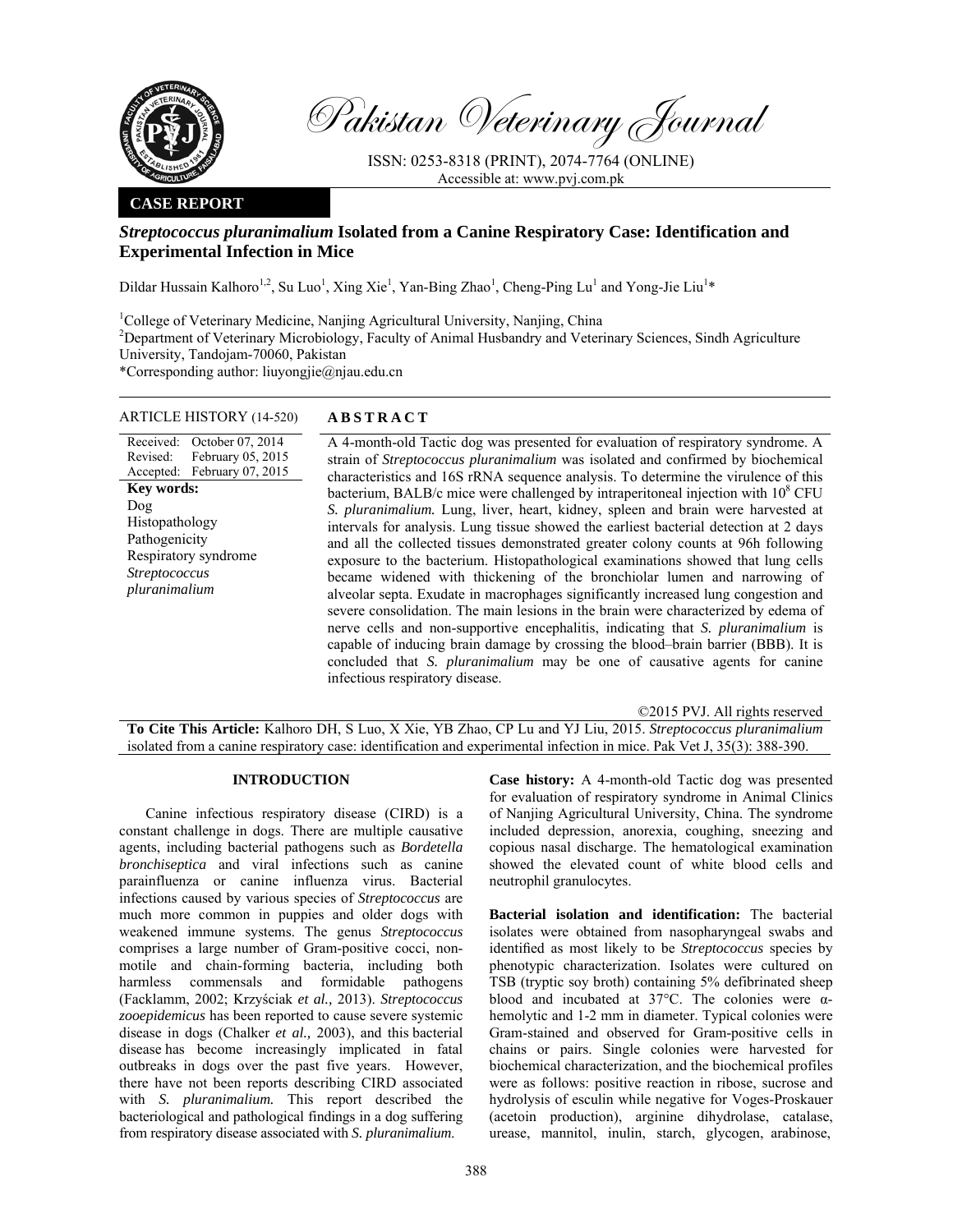

**Fig 1:** Bacterial load in heart, liver, spleen, lung, kidney and brain of mice after inoculation of *S. pluranimalium*. Bacteria are expressed as log10 number of CFU per gram of heart, liver, spleen, lung, kidney and brain.

sorbitol, maltose and lactose. Further PCR amplification of 16S rRNA gene was performed for the confirmation of the bacteria using a pair of oligonucleotide primer (5'AGAGTTTGATCMTGGCTCA/TACGGYTACCTTG TTACGACTT-3'). BLAST analysis against the GenBank database identified a closest match to *S. pluranimalium* (>98% sequence identity).

**Bacterial load and lesions:** BALB/c mice (5-6 weeks, 18-20g) were purchased from Animal Experiment Center, Yangzhou University. All the mice were housed in individual compartments in stainless steel wire cages. Prior to this study, the approval for conducting experiments was obtained from Animal Ethics Committee of Nanjing Agricultural University. Infectious agent was diluted in phosphate buffer saline (PBS) and injected 50  $\mu$ L (10<sup>8</sup> CFU) into 15 mice by intraperitoneal route. Another 15 mice were inoculated with PBS only and designated as control group. Mice were sacrificed by cervical dislocation. Tissues from three mice, including

heart, liver, lung, kidney, spleen and brain, were collected on each time point of 24, 48, 72, 96 and 120 hours post inoculation (hpi). Bacterial load was determined from heart, liver, spleen, lung, kidney and brain. For histopathological examination, tissue samples collected from 96 hpi were fixed in 10% neutral buffered formalin. After fixation, the tissues were embedded in paraffin. Tissue sections of 4µm were stained with hematoxylin and eosin, and then examined under microscope.

Bacterial load was determined from heart, liver, spleen, lung, kidney and brain (Fig. 1). At 24 hpi, this bacterium could not be isolated from all tissues, while at 48 hpi, it was isolated from lung only. At 72 hpi, no bacteria were isolated from heart, while the bacterial number in all tissues continued to increase with time over the course of the infection. At 96 hpi, bacterial loads in lung and kidney exceeded  $10^8$  cfu/g,  $10^6$  cfu/g in liver,  $10^5$ cfu/g in brain and  $10^6$  cfu/g in spleen and heart. At 120 hpi, bacterial loads in heart and spleen were  $10^8$  cfu/g,  $10^6$  $cfu/g$  in liver and brain, and  $10^7$  cfu/g in kidney and lung.

Histopathological examination of tissue samples revealed that lesions appeared in the lungs and brain of the infected mice (Fig. 2), while no lesions were found in the kidney, liver, spleen and heart. The histopathological examination for the lung showed inflammation as well as destruction of epithelial cells (Fig. 2a). Airway involvement was characterized by inflammatory cells in the lumen. Lungs interstitial became widened, bronchial lumen became narrow and alveolar septum was thickened. There was increased infiltration of the inflammatory cells including macrophages. Interstitial pneumonia was also noticeable with occurrence of severe lung congestion (Fig. 2b). Inflammation with interstitial, airway necrosis and diffused consolidation was also observed (Fig. 2c).



**Fig 2:** Histopathological changes in the lungs (a-d) and brains (e-h) of the mice at 96 h. p. i. after H&E staining at 400 ×. a) Lung showing infiltration in bronchiolar lumen (short arrow) and alveolar cavity widened with interstitial cells (long arrow), b) interstitial pneumonia with alveolar septum thickened by a number of inflammatory cells (arrow), c) airway necrosis, infiltration of inflammation cells (long arrow) and consolidation (short arrow) and d) no histopathological lesions in PBS control group. e) Brain showing glial nodules (arrow), f) neuronal satellitosis (arrow), g) dissolution of the nerve fibers and neuronal necrosis (arrow) and h) no histopathological lesions in PBS control group.